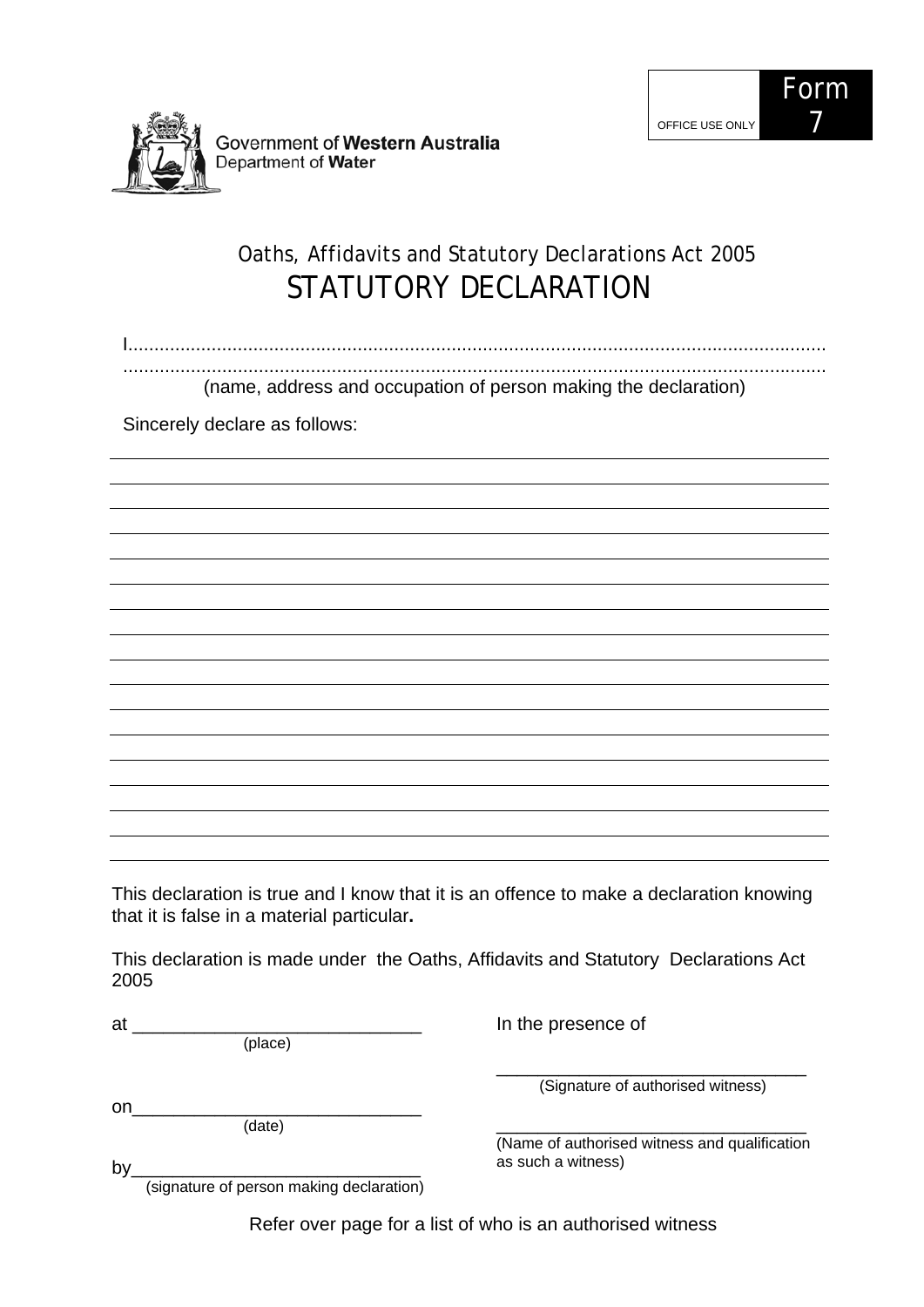Oaths, Affidavits and Statutory Declarations Act 2005 Schedule 2 — Authorised witnesses for statutory declarations

| <b>Item</b> | <b>Formal description</b>                                                                                                                                       | <b>Informal description</b>      |
|-------------|-----------------------------------------------------------------------------------------------------------------------------------------------------------------|----------------------------------|
| 1.          | A member of the academic staff of an institution established under any<br>of the following Acts -                                                               | Academic<br>(post-secondary      |
|             | Curtin University of Technology Act 1966;                                                                                                                       | institution)                     |
|             | Edith Cowan University Act 1984;<br>$\bullet$                                                                                                                   |                                  |
|             | Murdoch University Act 1973;<br>$\bullet$<br>University of Notre Dame Australia Act 1989;<br>$\bullet$                                                          |                                  |
|             | University of Western Australia Act 1911;<br>$\bullet$                                                                                                          |                                  |
|             | Vocational Education and Training Act 1996.<br>$\bullet$                                                                                                        |                                  |
| 2.          | A member of any of the following bodies -                                                                                                                       | Accountant                       |
|             | Association of Taxation and Management Accountants (ACN<br>002 876 208);                                                                                        |                                  |
|             | CPA Australia (ACN 008 392 452);                                                                                                                                |                                  |
|             | The Institute of Chartered Accountants in Australia (ARBN                                                                                                       |                                  |
|             | 084 642 571);<br>National Institute of Accountants                                                                                                              |                                  |
|             | (ACN 004 130 643);                                                                                                                                              |                                  |
|             | National Tax & Accountants' Association Limited (ACN<br>057 551 854).                                                                                           |                                  |
| 3.          | A person who is registered under the Architects Act 2004.                                                                                                       | Architect                        |
| 4.          | An Australian Consular Officer within the meaning of the Consular Fees Australian Consular<br>Act 1955 of the Commonwealth.                                     | Officer                          |
| 5.          | An Australian Diplomatic Officer within the meaning of the Consular<br>Fees Act 1955 of the Commonwealth.                                                       | Australian Diplomatic<br>Officer |
| 6.          | A bailiff appointed under the Civil Judgments Enforcement Act 2004.                                                                                             | <b>Bailiff</b>                   |
| 7.          | A person appointed to be in charge of the head office or any branch                                                                                             | Bank manager                     |
|             | office of an authorised deposit-taking institution carrying on business in                                                                                      |                                  |
|             | the State under the Banking Act 1959 of the Commonwealth.                                                                                                       |                                  |
| 8.          | A member of Chartered Secretaries Australia Limited (ACN<br>008 615 950).                                                                                       | Chartered secretary<br>Chemist   |
| 9.          | A pharmaceutical chemist within the meaning of the Pharmacy<br>Act 1964.                                                                                        |                                  |
| 10.<br>11.  | A chiropractor within the meaning of the Chiropractors Act 1964.<br>A person registered as an auditor or a liquidator under the Corporations Company auditor or | Chiropractor                     |
|             | Act 2001 of the Commonwealth.                                                                                                                                   | liquidator                       |
| 12.         | A judge, master, magistrate, registrar or clerk, or the chief executive                                                                                         | Court officer                    |
|             | officer, of any court of the State or the Commonwealth.                                                                                                         |                                  |
| 13.         | A member of the Australian Defence Force who is -                                                                                                               | Defence force officer            |
|             | an officer within the meaning of the Defence Force Discipline                                                                                                   |                                  |
|             | Act 1982 of the Commonwealth;                                                                                                                                   |                                  |
|             | a non-commissioned officer within the meaning of that Act with 5 or<br>$\bullet$                                                                                |                                  |
|             | more years of continuous service; or                                                                                                                            |                                  |
| 14.         | a warrant officer within the meaning of that Act.<br>٠<br>A dentist within the meaning of the Dental Act 1939.                                                  | Dentist                          |
| 15.         | A medical practitioner within the meaning of the Medical Act 1894.                                                                                              | Doctor                           |
| 15A.        | A person appointed under the Parliamentary and Electorate Staff                                                                                                 | Electorate officer of a          |
|             | <i>(Employment)</i> Act 1992 section $4(1)(b)(i)$ or $(2)(b)(i)$                                                                                                | member of State                  |
| 16.         | A member of the Institution of Engineers, Australia, other than at the                                                                                          | Parliament<br>Engineer           |
|             | grade of student.                                                                                                                                               |                                  |
| 17.         | The secretary of an organisation of employees or employers that is                                                                                              | Industrial organisation          |
|             | registered under one of the following Acts -                                                                                                                    | secretary                        |
|             | Industrial Relations Act 1979;                                                                                                                                  |                                  |
|             | Workplace Relations Act 1996 of the Commonwealth.                                                                                                               |                                  |
| 18.         | A member of the National Insurance Brokers Association of Australia<br>(ACN 006 093 849).                                                                       | Insurance broker                 |